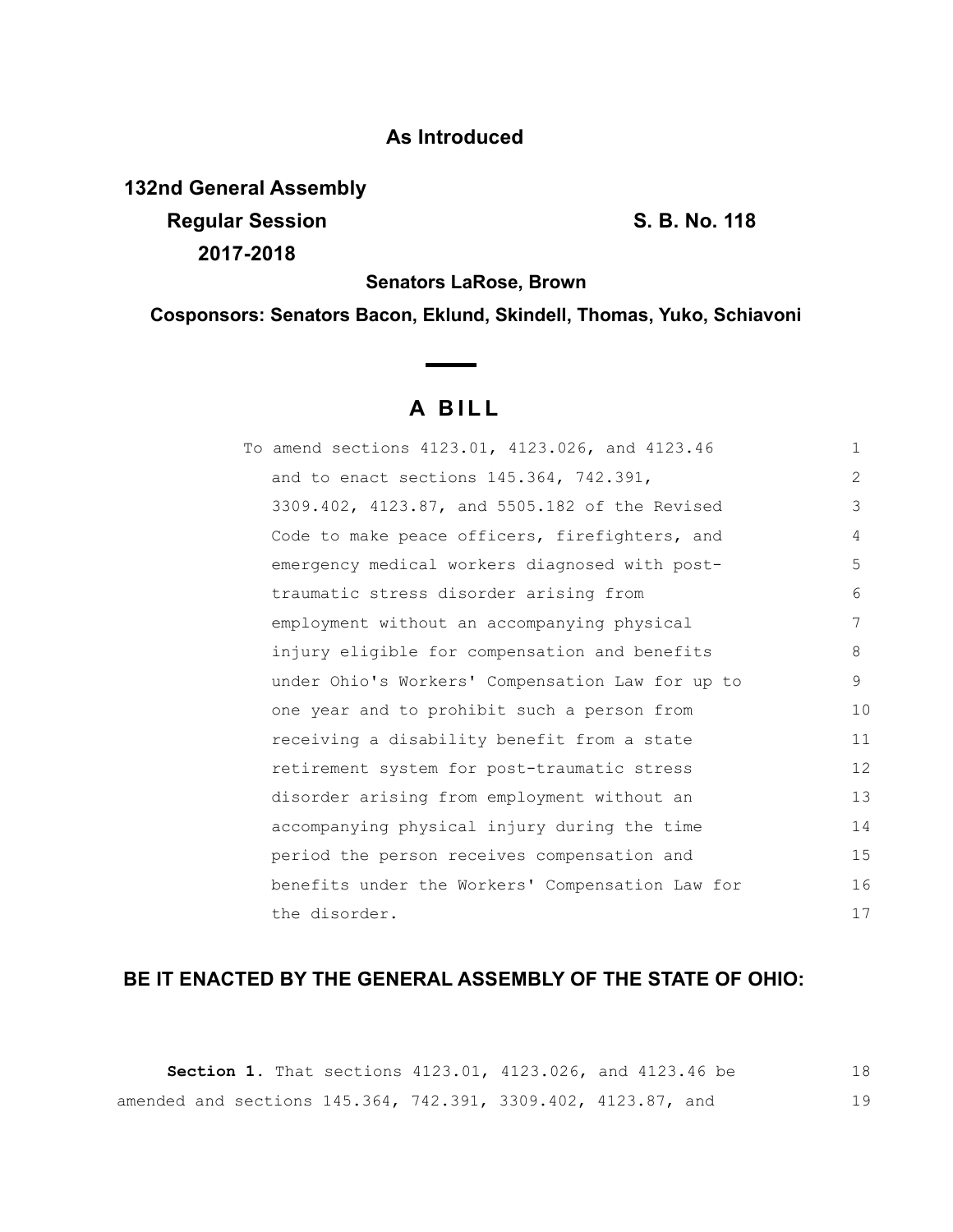| 5505.182 of the Revised Code be enacted to read as follows:      | 20 |
|------------------------------------------------------------------|----|
| Sec. 145.364. Upon determining that a member's post-             | 21 |
| traumatic stress disorder, without an accompanying physical      | 22 |
| injury, qualifies that member for a disability benefit under     | 23 |
| section 145.36 or 145.361 of the Revised Code, the public        | 24 |
| employees retirement board, notwithstanding the exceptions to    | 25 |
| public inspection in division (A) (2) of section 145.27 of the   | 26 |
| Revised Code or the privileges contained in division (B) of that | 27 |
| section, shall notify the administrator of workers' compensation | 28 |
| of all of the following:                                         | 29 |
| (A) The name of the member;                                      | 30 |
| (B) That the member's post-traumatic stress disorder,            | 31 |
| without an accompanying physical injury, qualifies that member   | 32 |
| for a disability benefit under section 145.36 or 145.361 of the  | 33 |
| Revised Code;                                                    | 34 |
| The effective date of the member's disability benefit;<br>(C)    | 35 |
| (D) The date that payments for the member's disability           | 36 |
| benefit commence.                                                | 37 |
| Sec. 742.391. Upon determining that a member's post-             | 38 |
| traumatic stress disorder, without an accompanying physical      | 39 |
| injury, qualifies that member for a disability benefit under     | 40 |
| section 742.38 or 742.39 of the Revised Code, the board of       | 41 |
| trustees of the Ohio police and fire pension fund,               | 42 |
| notwithstanding the exceptions to public inspection in division  | 43 |
| (B) of section 742.41 of the Revised Code or the privileges      | 44 |
| contained in division (C) of that section, shall notify the      | 45 |
| administrator of workers' compensation of all of the following:  | 46 |
| (A) The name of the member;                                      | 47 |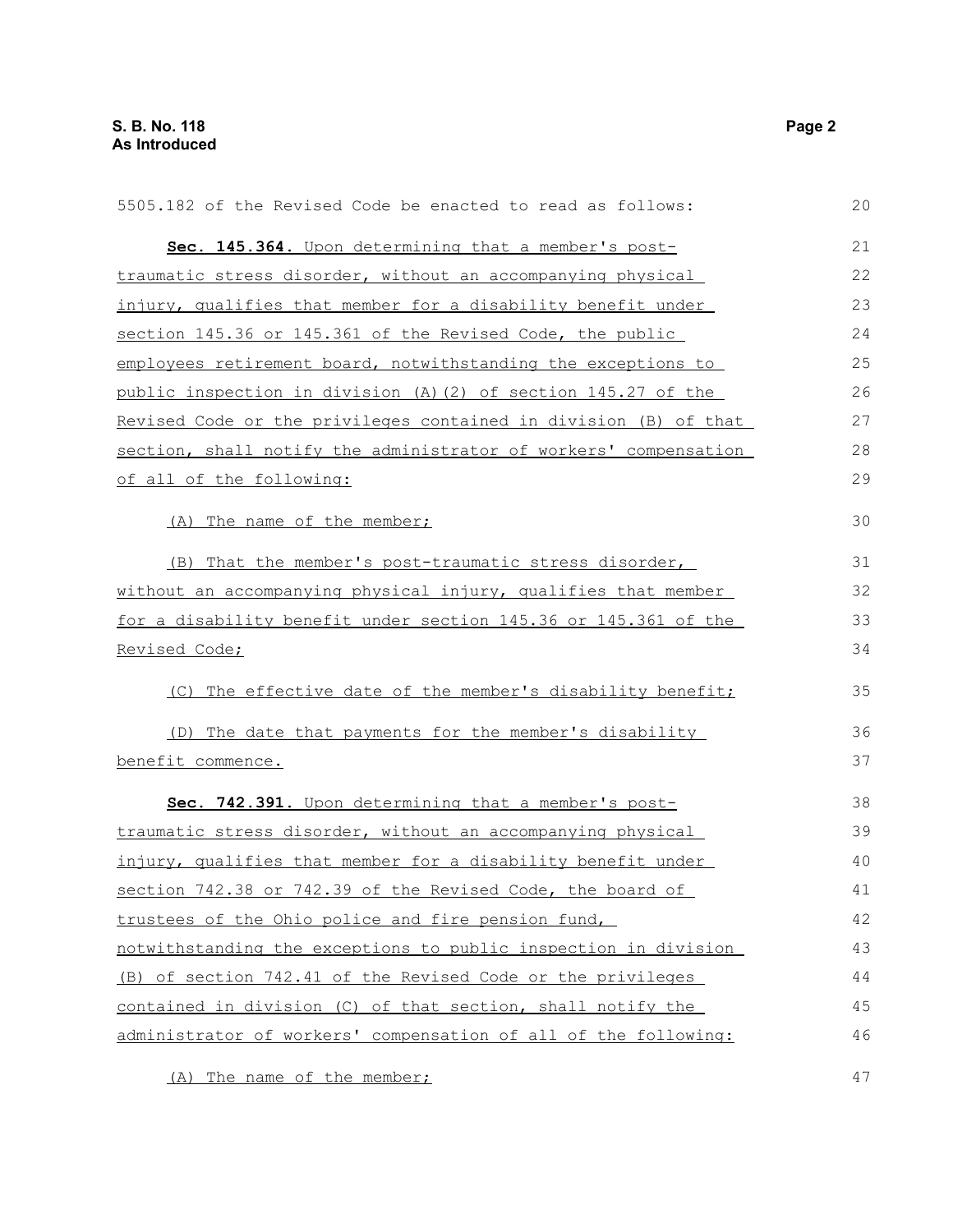| (B) That the member's post-traumatic stress disorder,              | 48 |
|--------------------------------------------------------------------|----|
| without an accompanying physical injury, qualifies that member     | 49 |
| for a disability benefit under section 742.38 or 742.39 of the     | 50 |
| Revised Code;                                                      | 51 |
| (C) The effective date of the member's disability benefit;         | 52 |
| (D) The date that payments for the member's disability             | 53 |
| benefit commence.                                                  | 54 |
| Sec. 3309.402. Upon determining that a member's post-              | 55 |
| <u>traumatic stress disorder, without an accompanying physical</u> | 56 |
| injury, qualifies that member for a disability benefit under       | 57 |
| section 3309.35, 3309.40, or 3309.401 of the Revised Code, the     | 58 |
| school employees retirement board, notwithstanding the             | 59 |
| exceptions to public inspection in division (A)(2) of section      | 60 |
| 3309.22 of the Revised Code or the privileges contained in         | 61 |
| division (B) of that section, shall notify the administrator of    | 62 |
| workers' compensation of all of the following:                     | 63 |
| (A) The name of the member;                                        | 64 |
| (B) That the member's post-traumatic stress disorder,              | 65 |
| without an accompanying physical injury, qualifies that member     | 66 |
| for a disability benefit under section 3309.35, 3309.40, or        | 67 |
| 3309.401 of the Revised Code;                                      | 68 |
| (C) The effective date of the member's disability benefit;         | 69 |
| (D) The date that payments for the member's disability             | 70 |
| benefit commence.                                                  | 71 |
| Sec. 4123.01. As used in this chapter:                             | 72 |
| (A) (1) "Employee" means:                                          | 73 |
| (a) Every person in the service of the state, or of any            | 74 |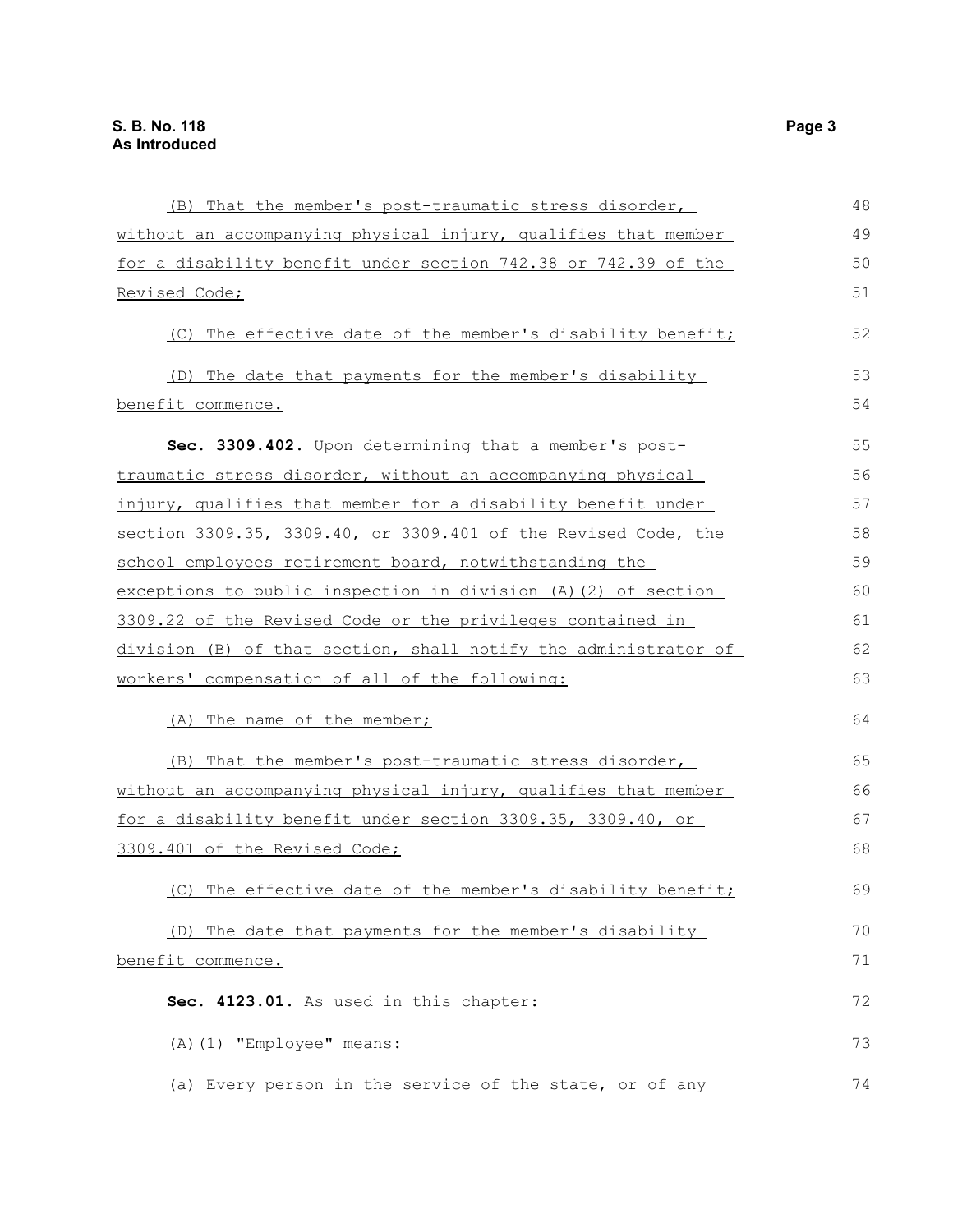#### **S. B. No. 118 Page 4 As Introduced**

county, municipal corporation, township, or school district therein, including regular members of lawfully constituted police and fire departments of municipal corporations and townships, whether paid or volunteer, and wherever serving within the state or on temporary assignment outside thereof, and executive officers of boards of education, under any appointment or contract of hire, express or implied, oral or written, including any elected official of the state, or of any county, municipal corporation, or township, or members of boards of education. 75 76 77 78 79 80 81 82 83 84

As used in division (A)(1)(a) of this section, the term "employee" includes the following persons when responding to an inherently dangerous situation that calls for an immediate response on the part of the person, regardless of whether the person is within the limits of the jurisdiction of the person's regular employment or voluntary service when responding, on the condition that the person responds to the situation as the person otherwise would if the person were on duty in the person's jurisdiction:

(i) Off-duty peace officers. As used in division  $(A)$   $(1)$   $(a)$ (i) of this section, "peace officer" has the same meaning as in section 2935.01 of the Revised Code.;

(ii) Off-duty firefighters, whether paid or volunteer, of a lawfully constituted fire department. ;

(iii)  $-\theta$ ff-duty first responders, emergency medicaltechnicians-basic, emergency medical technicians-intermediate, or emergency medical technicians-paramedic, whether paid or volunteer, Emergency medical workers of an ambulance service organization or emergency medical service organization-pursuantto Chapter 4765. of the Revised Code. 99 100 101 102 103 104

94 95 96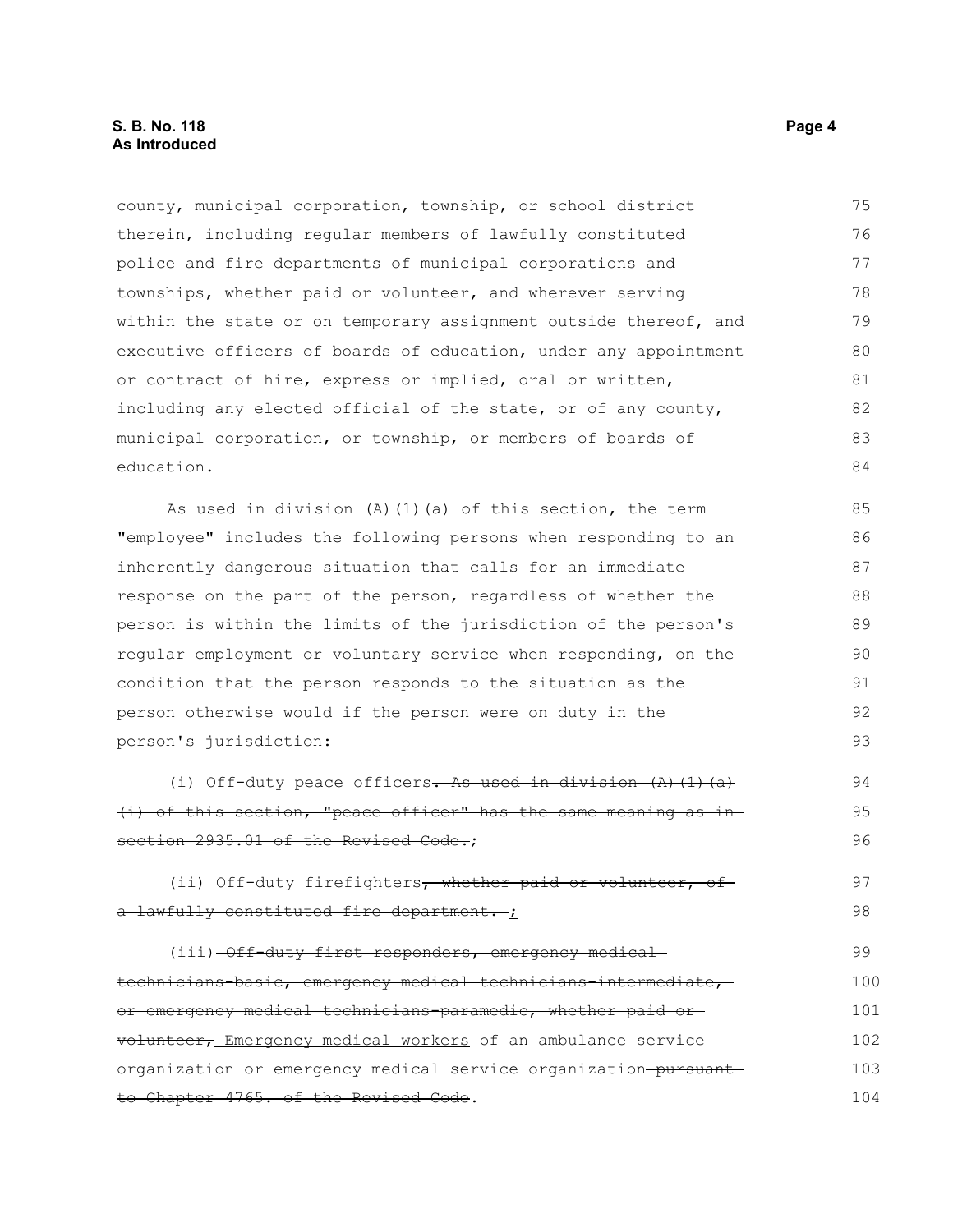### **S. B. No. 118 Page 5 As Introduced**

| (b) Every person in the service of any person, firm, or          | 105 |
|------------------------------------------------------------------|-----|
| private corporation, including any public service corporation,   | 106 |
| that (i) employs one or more persons regularly in the same       | 107 |
| business or in or about the same establishment under any         | 108 |
| contract of hire, express or implied, oral or written, including | 109 |
| aliens and minors, household workers who earn one hundred sixty  | 110 |
| dollars or more in cash in any calendar quarter from a single    | 111 |
| household and casual workers who earn one hundred sixty dollars  | 112 |
| or more in cash in any calendar quarter from a single employer,  | 113 |
| or (ii) is bound by any such contract of hire or by any other    | 114 |
| written contract, to pay into the state insurance fund the       | 115 |
| premiums provided by this chapter.                               | 116 |
| (c) Every person who performs labor or provides services         | 117 |
| pursuant to a construction contract, as defined in section       | 118 |
| 4123.79 of the Revised Code, if at least ten of the following    | 119 |
| criteria apply:                                                  | 120 |
| (i) The person is required to comply with instructions           | 121 |
| from the other contracting party regarding the manner or method  | 122 |
| of performing services;                                          | 123 |
| (ii) The person is required by the other contracting party       | 124 |
| to have particular training;                                     | 125 |
| (iii) The person's services are integrated into the              | 126 |
| regular functioning of the other contracting party;              | 127 |
| (iv) The person is required to perform the work                  | 128 |
| personally;                                                      | 129 |
| (v) The person is hired, supervised, or paid by the other        | 130 |
| contracting party;                                               | 131 |
| (vi) A continuing relationship exists between the person         | 132 |
| and the other contracting party that contemplates continuing or  | 133 |
|                                                                  |     |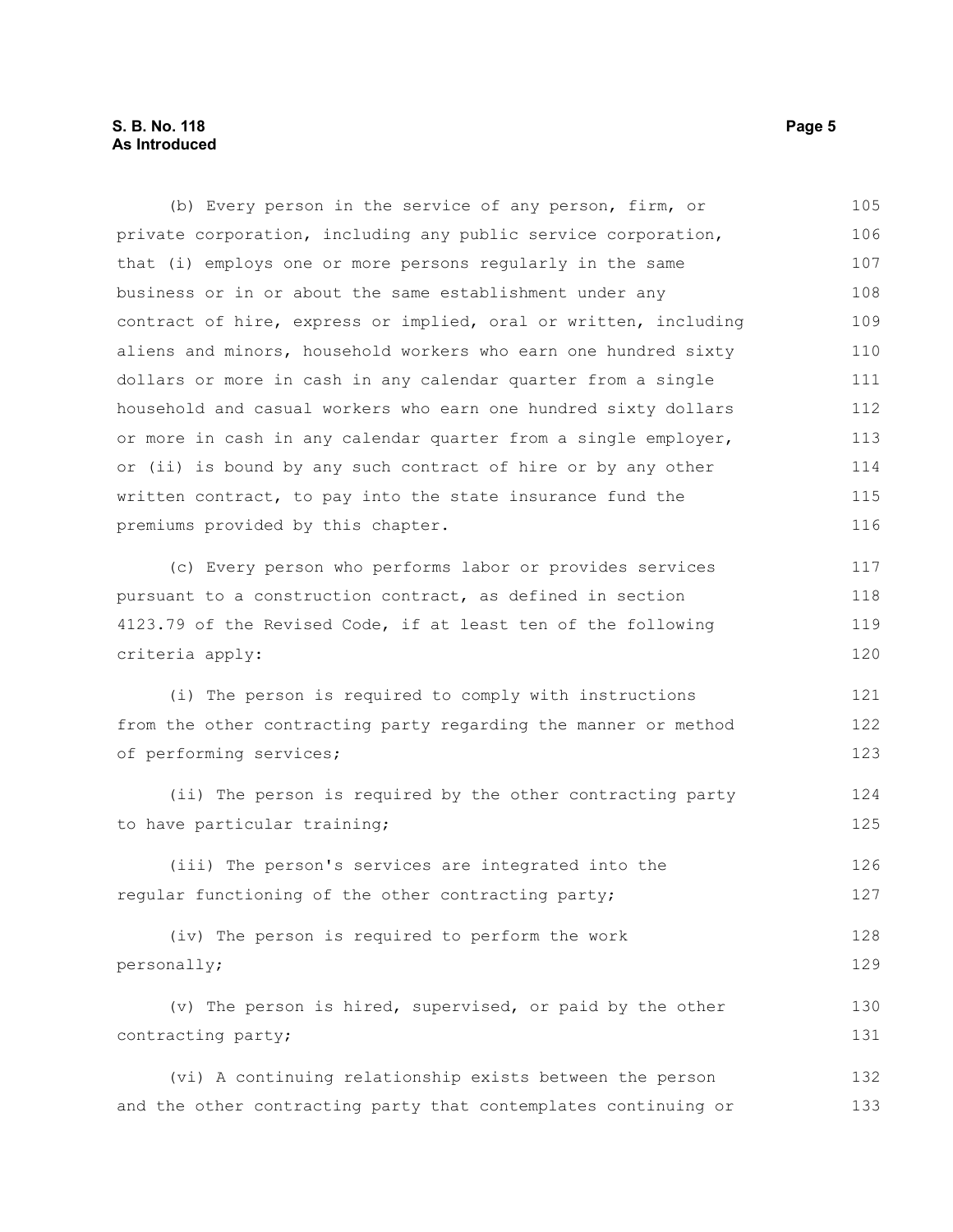| recurring work even if the work is not full time;          | 134 |
|------------------------------------------------------------|-----|
| (vii) The person's hours of work are established by the    | 135 |
| other contracting party;                                   | 136 |
| (viii) The person is required to devote full time to the   | 137 |
| business of the other contracting party;                   | 138 |
| (ix) The person is required to perform the work on the     | 139 |
| premises of the other contracting party;                   | 140 |
| (x) The person is required to follow the order of work set | 141 |
| by the other contracting party;                            | 142 |
| (xi) The person is required to make oral or written        | 143 |
| reports of progress to the other contracting party;        | 144 |
| (xii) The person is paid for services on a regular basis   | 145 |
| such as hourly, weekly, or monthly;                        | 146 |
| (xiii) The person's expenses are paid for by the other     | 147 |
| contracting party;                                         | 148 |
| (xiv) The person's tools and materials are furnished by    | 149 |
| the other contracting party;                               | 150 |
| (xv) The person is provided with the facilities used to    | 151 |
| perform services;                                          | 152 |
| (xvi) The person does not realize a profit or suffer a     | 153 |
| loss as a result of the services provided;                 | 154 |
| (xvii) The person is not performing services for a number  | 155 |
| of employers at the same time;                             | 156 |
| (xviii) The person does not make the same services         | 157 |
| available to the general public;                           | 158 |
| (xix) The other contracting party has a right to discharge | 159 |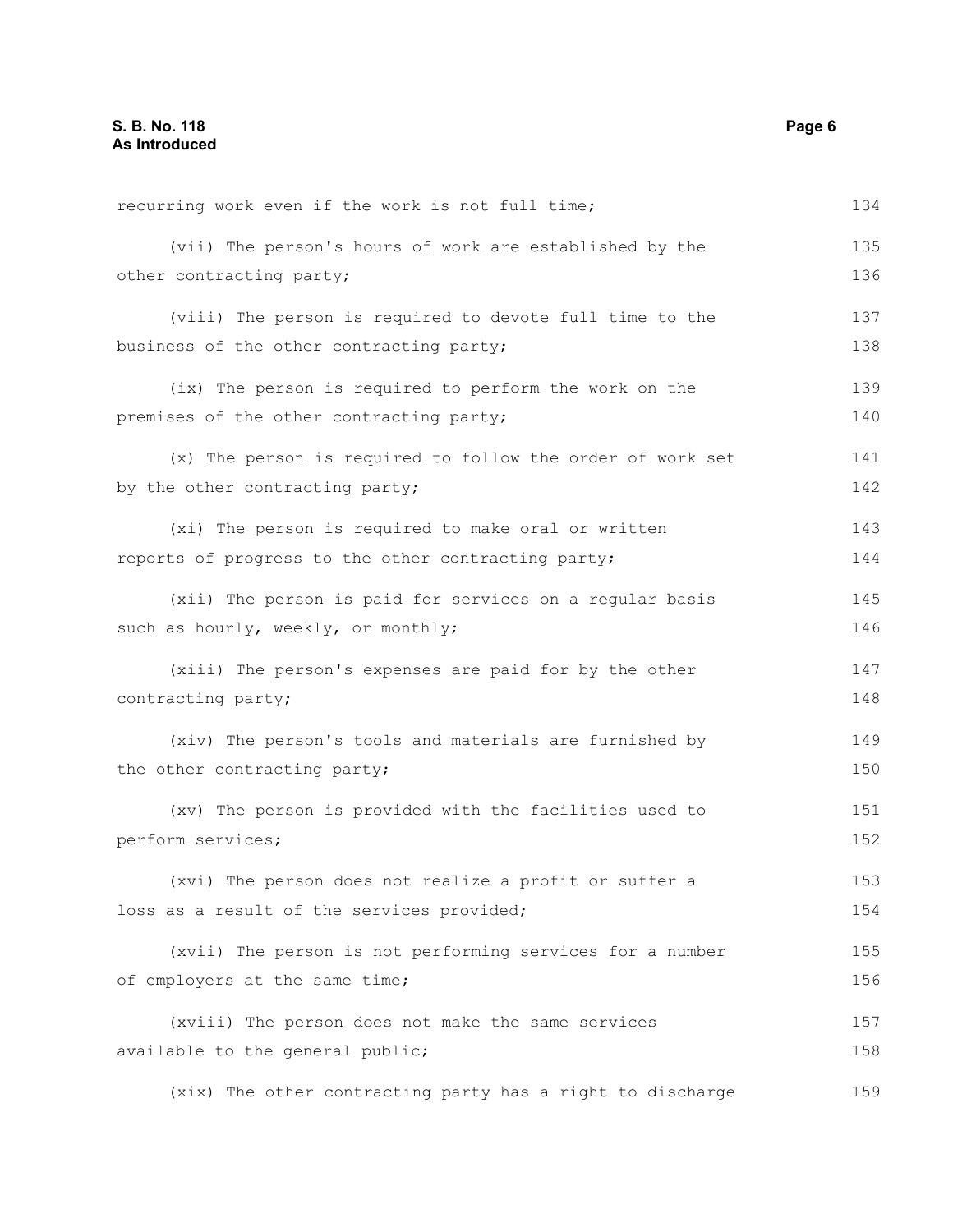(xx) The person has the right to end the relationship with the other contracting party without incurring liability pursuant to an employment contract or agreement. 161 162 163

Every person in the service of any independent contractor or subcontractor who has failed to pay into the state insurance fund the amount of premium determined and fixed by the administrator of workers' compensation for the person's employment or occupation or if a self-insuring employer has failed to pay compensation and benefits directly to the employer's injured and to the dependents of the employer's killed employees as required by section 4123.35 of the Revised Code, shall be considered as the employee of the person who has entered into a contract, whether written or verbal, with such independent contractor unless such employees or their legal representatives or beneficiaries elect, after injury or death, to regard such independent contractor as the employer. 164 165 166 167 168 169 170 171 172 173 174 175 176

(2) "Employee" does not mean any of the following:

(a) A duly ordained, commissioned, or licensed minister or assistant or associate minister of a church in the exercise of ministry; 178 179 180

(b) Any officer of a family farm corporation;

(c) An individual incorporated as a corporation;

(d) An officer of a nonprofit corporation, as defined in section 1702.01 of the Revised Code, who volunteers the person's services as  $a$ -an officer; 183 184 185

(e) An individual who otherwise is an employee of an employer but who signs the waiver and affidavit specified in 186 187

160

177

181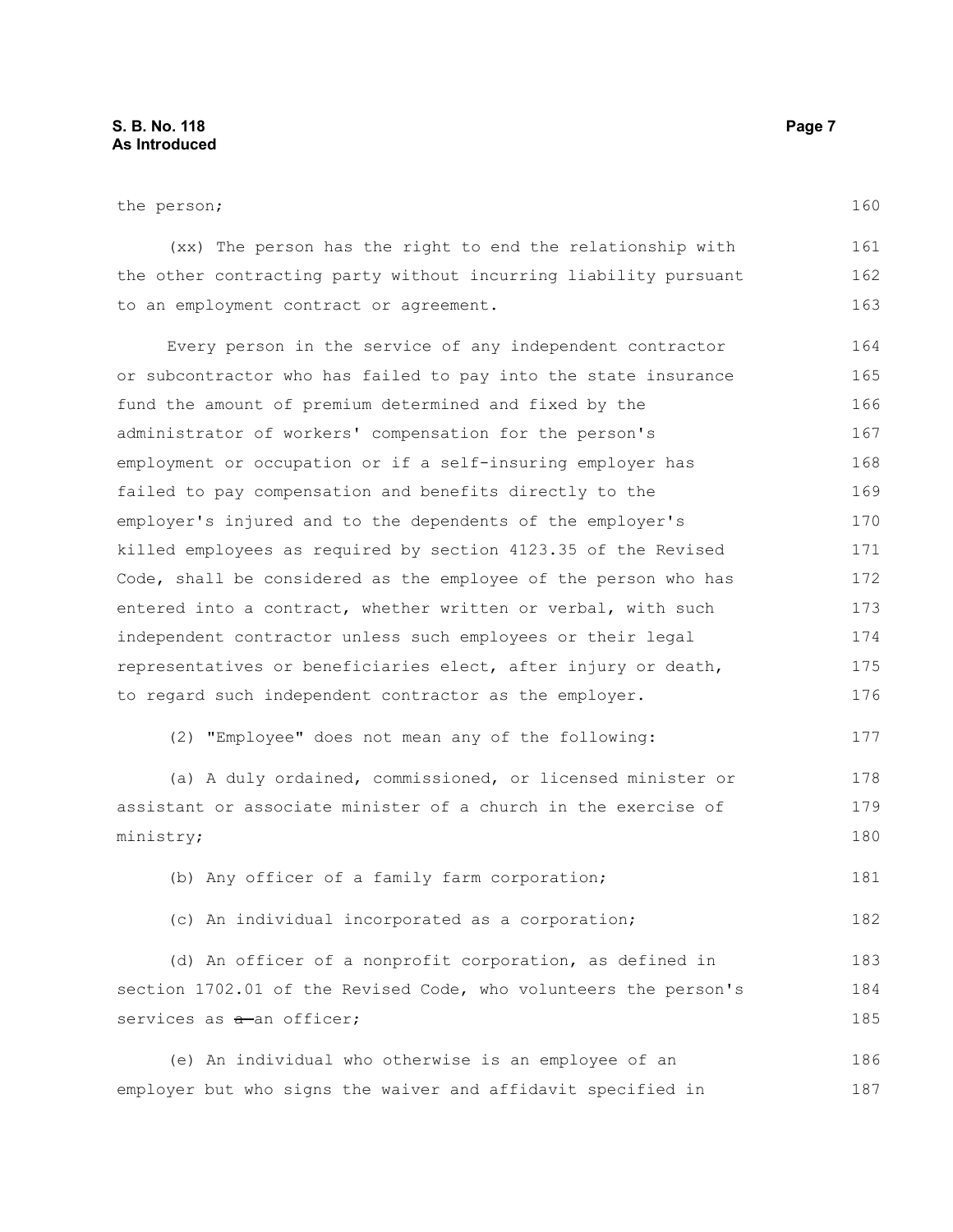#### **S. B. No. 118 Page 8 As Introduced**

section 4123.15 of the Revised Code on the condition that the administrator has granted a waiver and exception to the individual's employer under section 4123.15 of the Revised Code. 188 189 190

Any employer may elect to include as an "employee" within this chapter, any person excluded from the definition of "employee" pursuant to division  $(A)$   $(2)$   $(a)$ ,  $(b)$ ,  $(c)$ , or  $(e)$  of this section in accordance with rules adopted by the administrator, with the advice and consent of the bureau of workers' compensation board of directors. If an employer is a partnership, sole proprietorship, individual incorporated as a corporation, or family farm corporation, such employer may elect to include as an "employee" within this chapter, any member of such partnership, the owner of the sole proprietorship, the individual incorporated as a corporation, or the officers of the family farm corporation. Nothing in this section shall prohibit a partner, sole proprietor, or any person excluded from the definition of "employee" pursuant to division  $(A)$   $(2)$   $(a)$ ,  $(b)$ , (c), or (e) of this section from electing to be included as an "employee" under this chapter in accordance with rules adopted by the administrator, with the advice and consent of the board. 191 192 193 194 195 196 197 198 199 200 201 202 203 204 205 206 207

In the event of an election, the employer or person electing coverage shall serve upon the bureau of workers' compensation written notice naming the person to be covered and include the person's remuneration for premium purposes in all future payroll reports. No partner, sole proprietor, or person excluded from the definition of "employee" pursuant to division (A)(2)(a), (b), (c), or (e) of this section, shall receive benefits or compensation under this chapter until the bureau receives written notice of the election permitted by this section. 208 209 210 211 212 213 214 215 216 217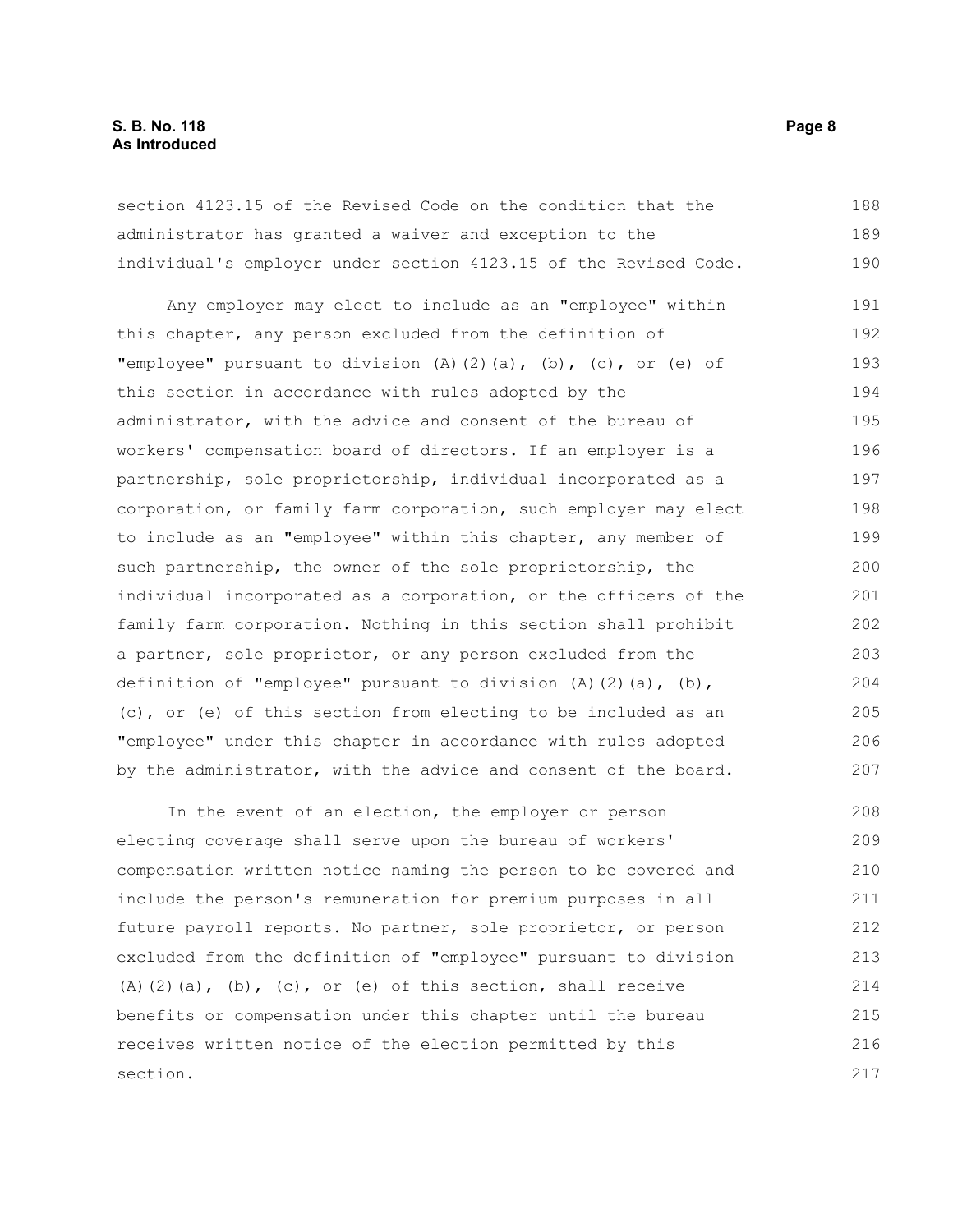| For informational purposes only, the bureau shall                              | 218 |
|--------------------------------------------------------------------------------|-----|
| prescribe such language as it considers appropriate, on such of                | 219 |
| its forms as it considers appropriate, to advise employers of                  | 220 |
| their right to elect to include as an "employee" within this                   | 221 |
| chapter a sole proprietor, any member of a partnership, or a                   | 222 |
| person excluded from the definition of "employee" under division               | 223 |
| $(A)$ $(2)$ $(a)$ , $(b)$ , $(c)$ , or $(e)$ of this section, that they should | 224 |
| check any health and disability insurance policy, or other form                | 225 |
| of health and disability plan or contract, presently covering                  | 226 |
| them, or the purchase of which they may be considering, to                     | 227 |
| determine whether such policy, plan, or contract excludes                      | 228 |
| benefits for illness or injury that they might have elected to                 | 229 |
| have covered by workers' compensation.                                         | 230 |
| (B) "Employer" means:                                                          | 231 |
| (1) The state, including state hospitals, each county,                         | 232 |
| municipal corporation, township, school district, and hospital                 | 233 |
| owned by a political subdivision or subdivisions other than the                | 234 |
| state;                                                                         | 235 |
| (2) Every person, firm, professional employer                                  | 236 |
| organization, and private corporation, including any public                    | 237 |
| service corporation, that (a) has in service one or more                       | 238 |
| employees or shared employees regularly in the same business or                | 239 |
| in or about the same establishment under any contract of hire,                 | 240 |
| express or implied, oral or written, or (b) is bound by any such               | 241 |
| contract of hire or by any other written contract, to pay into                 | 242 |
| the insurance fund the premiums provided by this chapter.                      | 243 |

All such employers are subject to this chapter. Any member of a firm or association, who regularly performs manual labor in or about a mine, factory, or other establishment, including a household establishment, shall be considered an employee in 244 245 246 247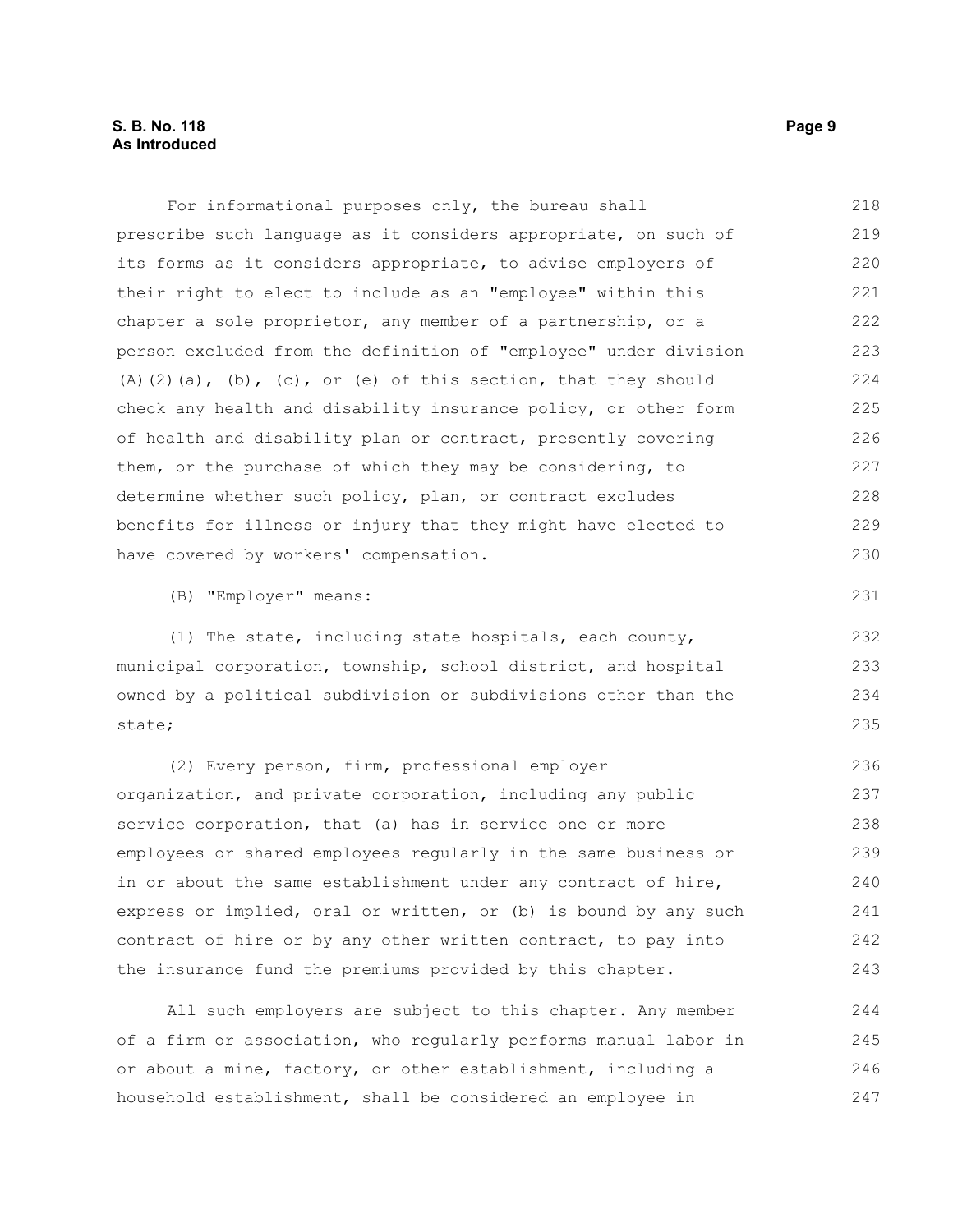#### **S. B. No. 118 Page 10 As Introduced**

determining whether such person, firm, or private corporation, or public service corporation, has in its service, one or more employees and the employer shall report the income derived from such labor to the bureau as part of the payroll of such employer, and such member shall thereupon be entitled to all the benefits of an employee. 248 249 250 251 252 253

(C) "Injury" includes any injury, whether caused by external accidental means or accidental in character and result, received in the course of, and arising out of, the injured employee's employment. "Injury" does not include: 254 255 256 257

(1) Psychiatric conditions except where-as follows: 258

(a) Where the claimant's psychiatric conditions have arisen from an injury or occupational disease sustained by that claimant-or where- $\dot{I}$ 

(b) Where the claimant's psychiatric conditions have arisen from sexual conduct in which the claimant was forced by threat of physical harm to engage or participate; 262 263 264

(c) Where the claimant is a peace officer, firefighter, or emergency medical worker and is diagnosed with post-traumatic stress disorder that has been received in the course of, and has arisen out of, the claimant's employment as a peace officer, firefighter, or emergency medical worker. 265 266 267 268 269

(2) Injury or disability caused primarily by the natural deterioration of tissue, an organ, or part of the body; 270 271

(3) Injury or disability incurred in voluntary participation in an employer-sponsored recreation or fitness activity if the employee signs a waiver of the employee's right to compensation or benefits under this chapter prior to engaging in the recreation or fitness activity; 272 273 274 275 276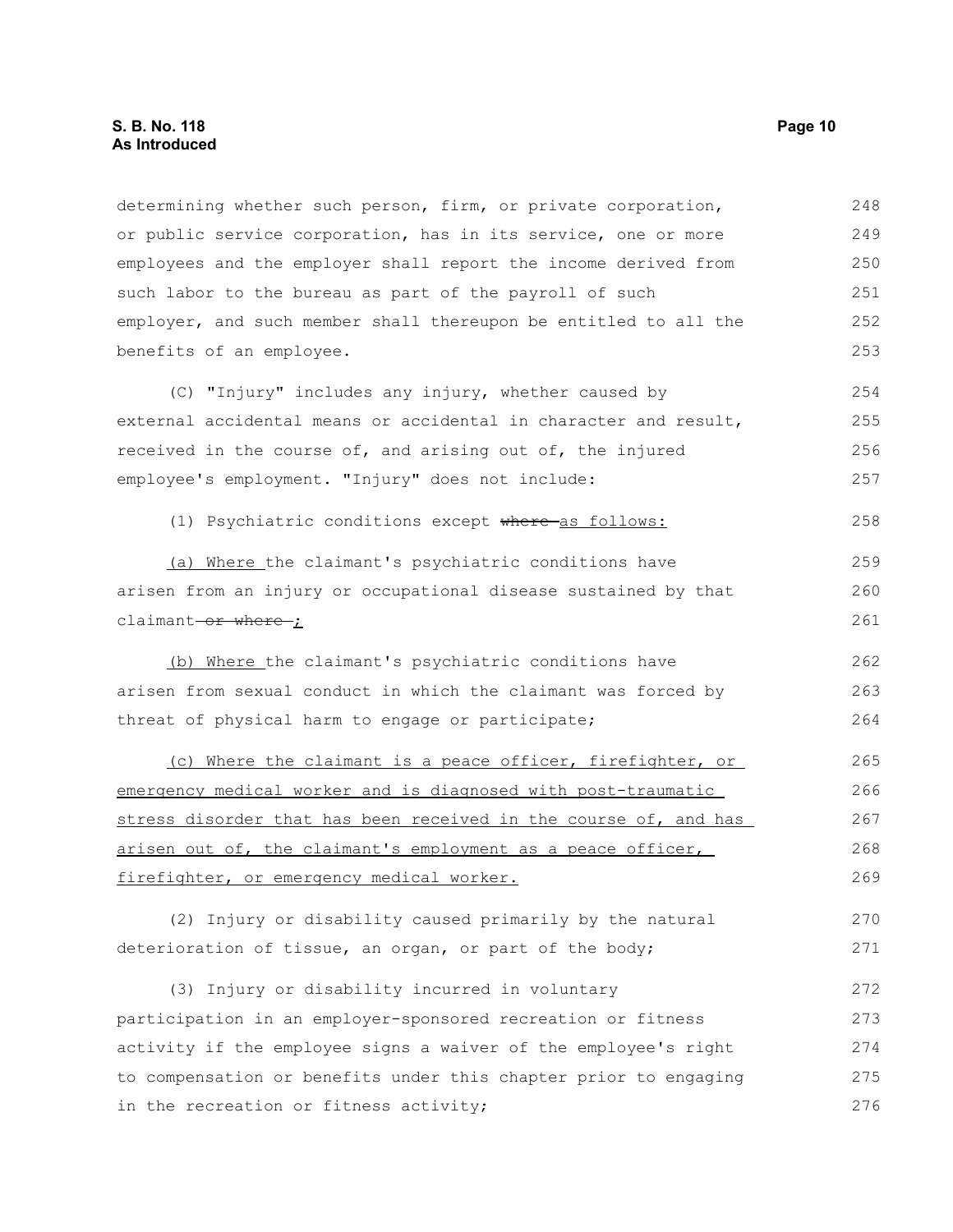#### **S. B. No. 118 Page 11 As Introduced**

(4) A condition that pre-existed an injury unless that pre-existing condition is substantially aggravated by the injury. Such a substantial aggravation must be documented by objective diagnostic findings, objective clinical findings, or objective test results. Subjective complaints may be evidence of such a substantial aggravation. However, subjective complaints without objective diagnostic findings, objective clinical findings, or objective test results are insufficient to substantiate a substantial aggravation. 277 278 279 280 281 282 283 284 285

(D) "Child" includes a posthumous child and a child legally adopted prior to the injury.

(E) "Family farm corporation" means a corporation founded for the purpose of farming agricultural land in which the majority of the voting stock is held by and the majority of the stockholders are persons or the spouse of persons related to each other within the fourth degree of kinship, according to the rules of the civil law, and at least one of the related persons is residing on or actively operating the farm, and none of whose stockholders are a corporation. A family farm corporation does not cease to qualify under this division where, by reason of any devise, bequest, or the operation of the laws of descent or distribution, the ownership of shares of voting stock is transferred to another person, as long as that person is within the degree of kinship stipulated in this division. 288 289 290 291 292 293 294 295 296 297 298 299 300

(F) "Occupational disease" means a disease contracted in the course of employment, which by its causes and the characteristics of its manifestation or the condition of the employment results in a hazard which distinguishes the employment in character from employment generally, and the employment creates a risk of contracting the disease in greater 301 302 303 304 305 306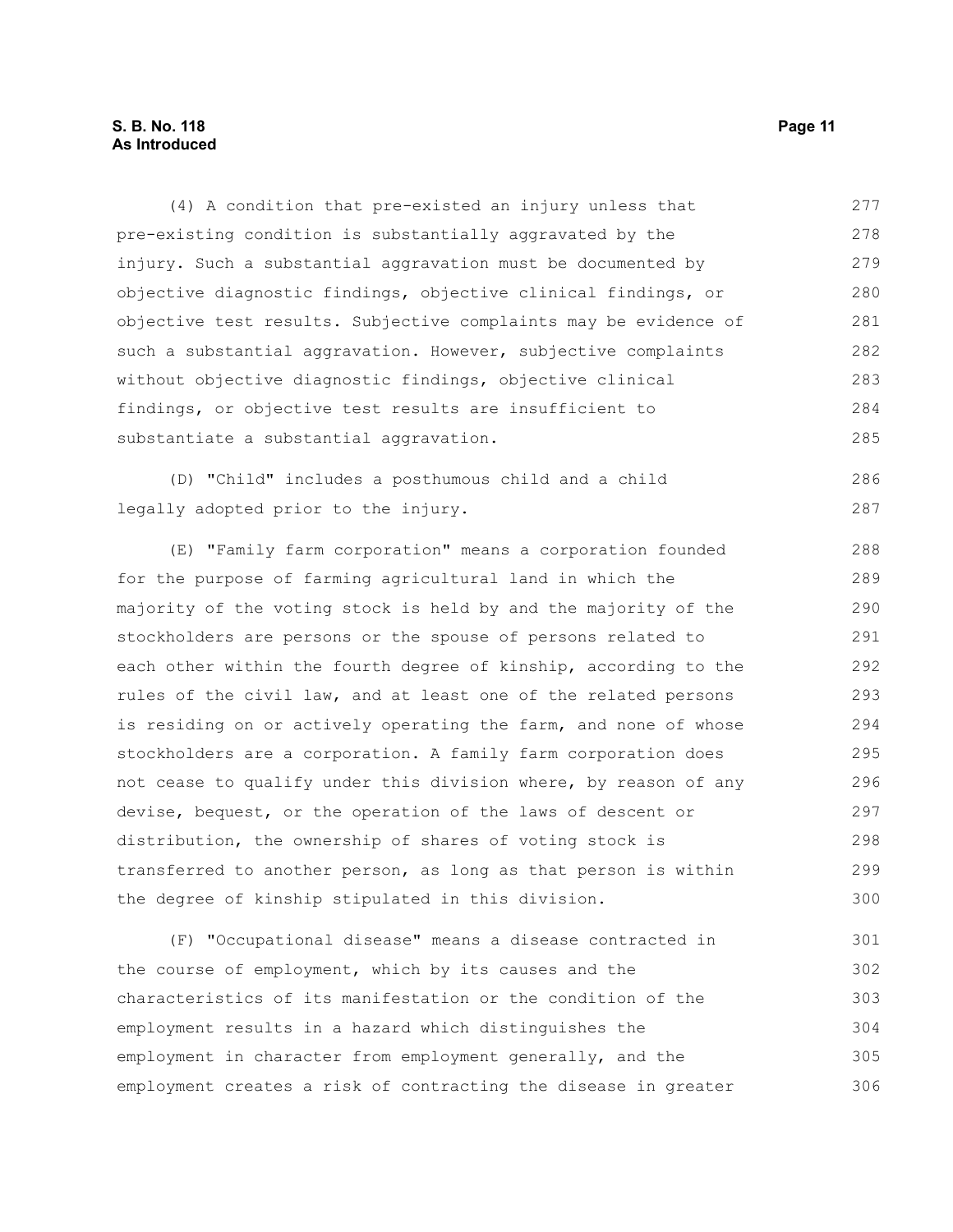companies.

degree and in a different manner from the public in general. (G) "Self-insuring employer" means an employer who is granted the privilege of paying compensation and benefits directly under section 4123.35 of the Revised Code, including a board of county commissioners for the sole purpose of constructing a sports facility as defined in section 307.696 of the Revised Code, provided that the electors of the county in which the sports facility is to be built have approved construction of a sports facility by ballot election no later than November 6, 1997. (H) "Private employer" means an employer as defined in division (B)(2) of this section. (I) "Professional employer organization" has the same meaning as in section 4125.01 of the Revised Code. (J) "Public employer" means an employer as defined in division (B)(1) of this section. (K) "Sexual conduct" means vaginal intercourse between a male and female; anal intercourse, fellatio, and cunnilingus between persons regardless of gender; and, without privilege to do so, the insertion, however slight, of any part of the body or any instrument, apparatus, or other object into the vaginal or anal cavity of another. Penetration, however slight, is sufficient to complete vaginal or anal intercourse. (L) "Other-states' insurer" means an insurance company that is authorized to provide workers' compensation insurance coverage in any of the states that permit employers to obtain insurance for workers' compensation claims through insurance 307 308 309 310 311 312 313 314 315 316 317 318 319 320 321 322 323 324 325 326 327 328 329 330 331 332 333

(M) "Other-states' coverage" means both of the following:

334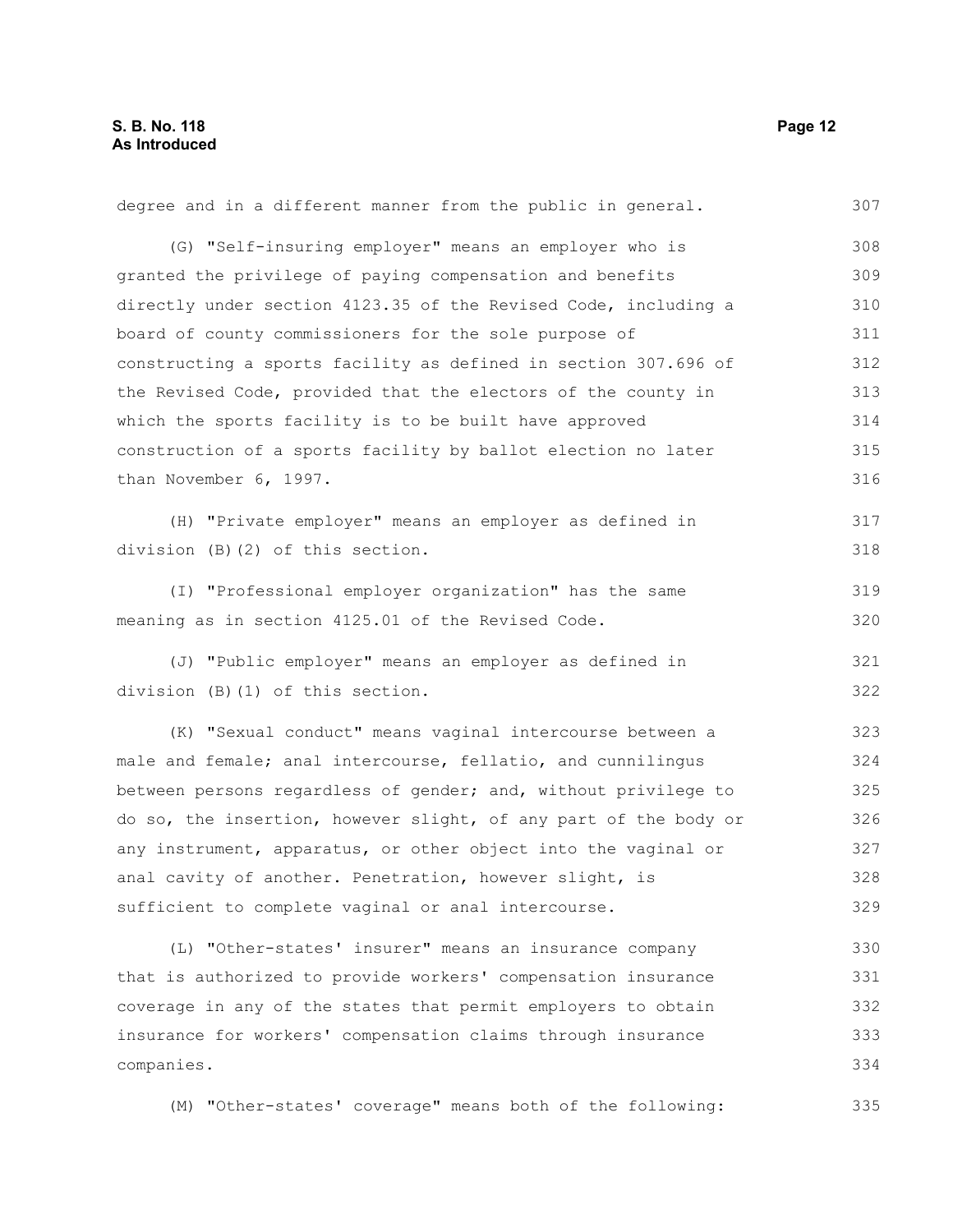(1) Insurance coverage secured by an eligible employer for workers' compensation claims of employees who are in employment relationships localized in a state other than this state or those employees' dependents; (2) Insurance coverage secured by an eligible employer for workers' compensation claims that arise in a state other than this state where an employer elects to obtain coverage through either the administrator or an other-states' insurer. (N) "Limited other-states coverage" means insurance coverage provided by the administrator to an eligible employer for workers' compensation claims of employees who are in an employment relationship localized in this state but are temporarily working in a state other than this state, or those employees' dependents. (O) "Peace officer" has the same meaning as in section 2935.01 of the Revised Code. (P) "Firefighter" means a firefighter, whether paid or volunteer, of a lawfully constituted fire department. (Q) "Emergency medical worker" means a first responder, emergency medical technician-basic, emergency medical technician-intermediate, or emergency medical technicianparamedic, certified under Chapter 4765. of the Revised Code, whether paid or volunteer. Sec. 4123.026.  $+A$ ) The administrator of workers' compensation, or a self-insuring public employer for the peace 336 337 338 339 340 341 342 343 344 345 346 347 348 349 350 351 352 353 354 355 356 357 358 359 360

officers, firefighters, and emergency medical workers employed by or volunteering for that self-insuring public employer, shall pay the costs of conducting post-exposure medical diagnostic services, consistent with the standards of medical care existing 361 362 363 364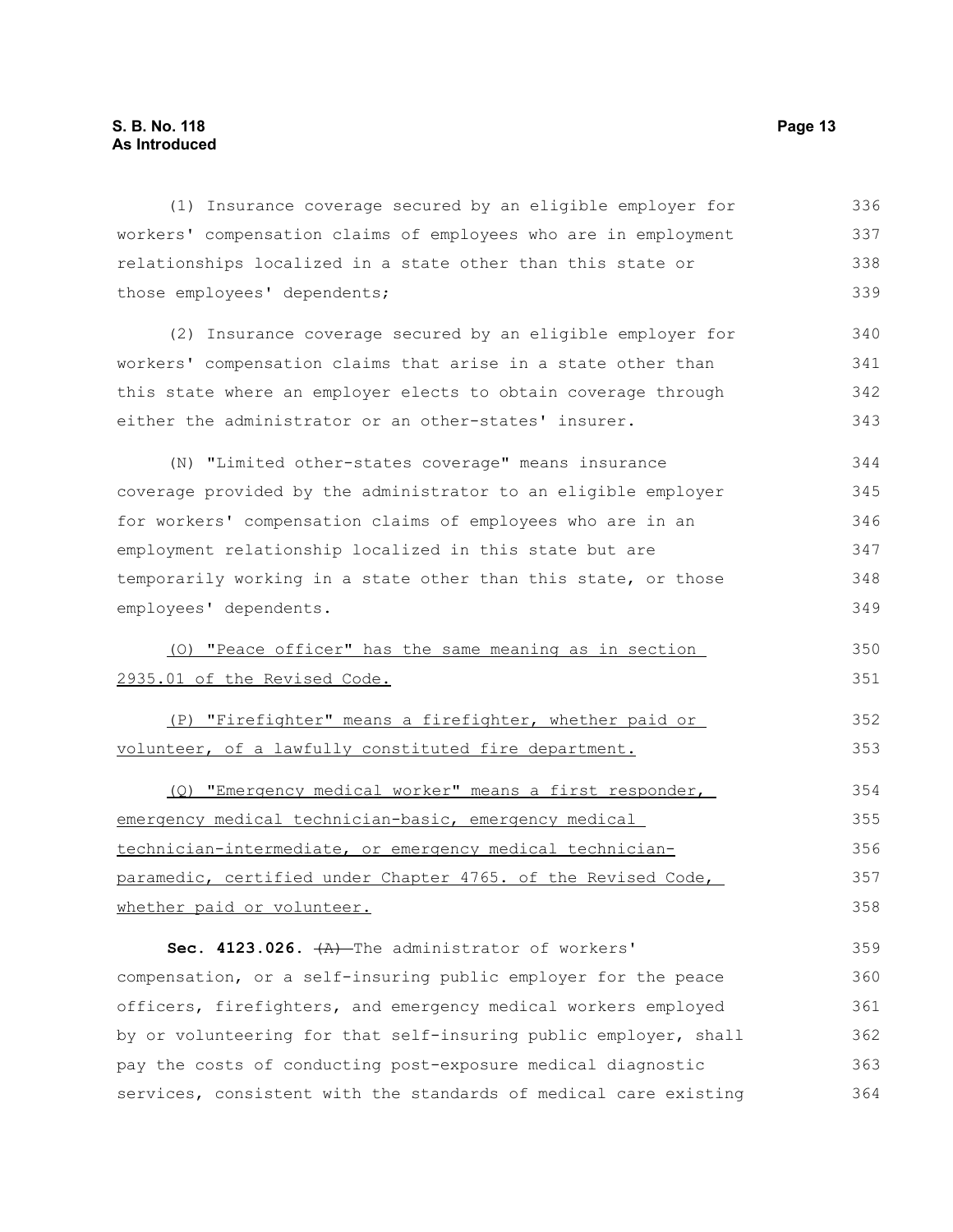#### **S. B. No. 118 Page 14 As Introduced**

at the time of the exposure, to investigate whether an injury or occupational disease was sustained by a peace officer, firefighter, or emergency medical worker when coming into contact with the blood or other body fluid of another person in the course of and arising out of the peace officer's, firefighter's, or emergency medical worker's employment, or when responding to an inherently dangerous situation in the manner described in, and in accordance with the conditions specified under, division (A)(1)(a) of section 4123.01 of the Revised Code, through any of the following means:  $(1)$  (A) Splash or spatter in the eye or mouth, including when received in the course of conducting mouth-to-mouth resuscitation;  $(2)$  (B) A puncture in the skin;  $(3)$  (C) A cut in the skin or another opening in the skin such as an open sore, wound, lesion, abrasion, or ulcer. (B) As used in this section: (1) "Peace officer" has the same meaning as in section 2935.01 of the Revised Code. (2) "Firefighter" means a firefighter, whether paid or volunteer, of a lawfully constituted fire department. (3) "Emergency medical worker" means a first responder, emergency medical technician-basic, emergency medical technician-intermediate, or emergency medical technicianparamedic, certified under Chapter 4765. of the Revised Code, whether paid or volunteer. **Sec. 4123.46.** (A)(1) Except as provided in division (A)(2) of this section, the bureau of workers' compensation shall 365 366 367 368 369 370 371 372 373 374 375 376 377 378 379 380 381 382 383 384 385 386 387 388 389 390 391 392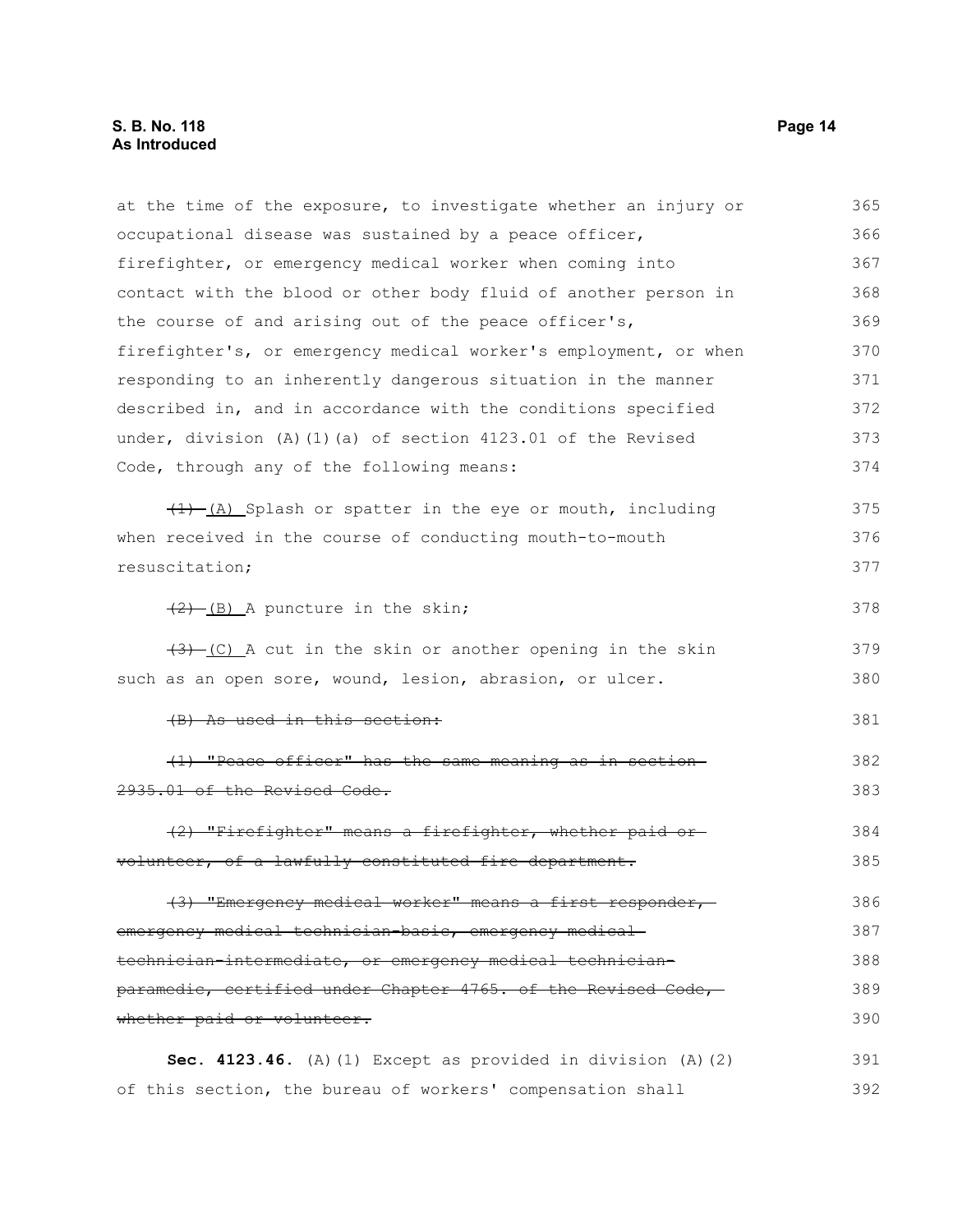#### **S. B. No. 118 Page 15 As Introduced**

disburse the state insurance fund to employees of employers who have paid into the fund the premiums applicable to the classes to which they belong when the employees have been injured in the course of their employment, wherever the injuries have occurred, and provided the injuries have not been purposely selfinflicted, or to the dependents of the employees in case death has ensued. 393 394 395 396 397 398 399

(2) As long as injuries have not been purposely selfinflicted, the bureau shall disburse the surplus fund created under section 4123.34 of the Revised Code to off-duty peace officers, firefighters, and emergency medical technicians, and first responders workers, or to their dependents if death ensues, who are injured while responding to inherently dangerous situations that call for an immediate response on the part of the person, regardless of whether the person was within the limits of the person's jurisdiction when responding, on the condition that the person responds to the situation as the person otherwise would if the person were on duty in the person's jurisdiction. 400 401 402 403 404 405 406 407 408 409 410 411

As used in division (A)(2) of this section, "peace officer," "firefighter," "emergency medical technician," "firstresponder," and "jurisdiction" have the same meanings as in section 4123.01 of the Revised Code. 412 413 414 415

(B) All self-insuring employers, in compliance with this chapter, shall pay the compensation to injured employees, or to the dependents of employees who have been killed in the course of their employment, unless the injury or death of the employee was purposely self-inflicted, and shall furnish the medical, surgical, nurse, and hospital care and attention or funeral expenses as would have been paid and furnished by virtue of this 416 417 418 419 420 421 422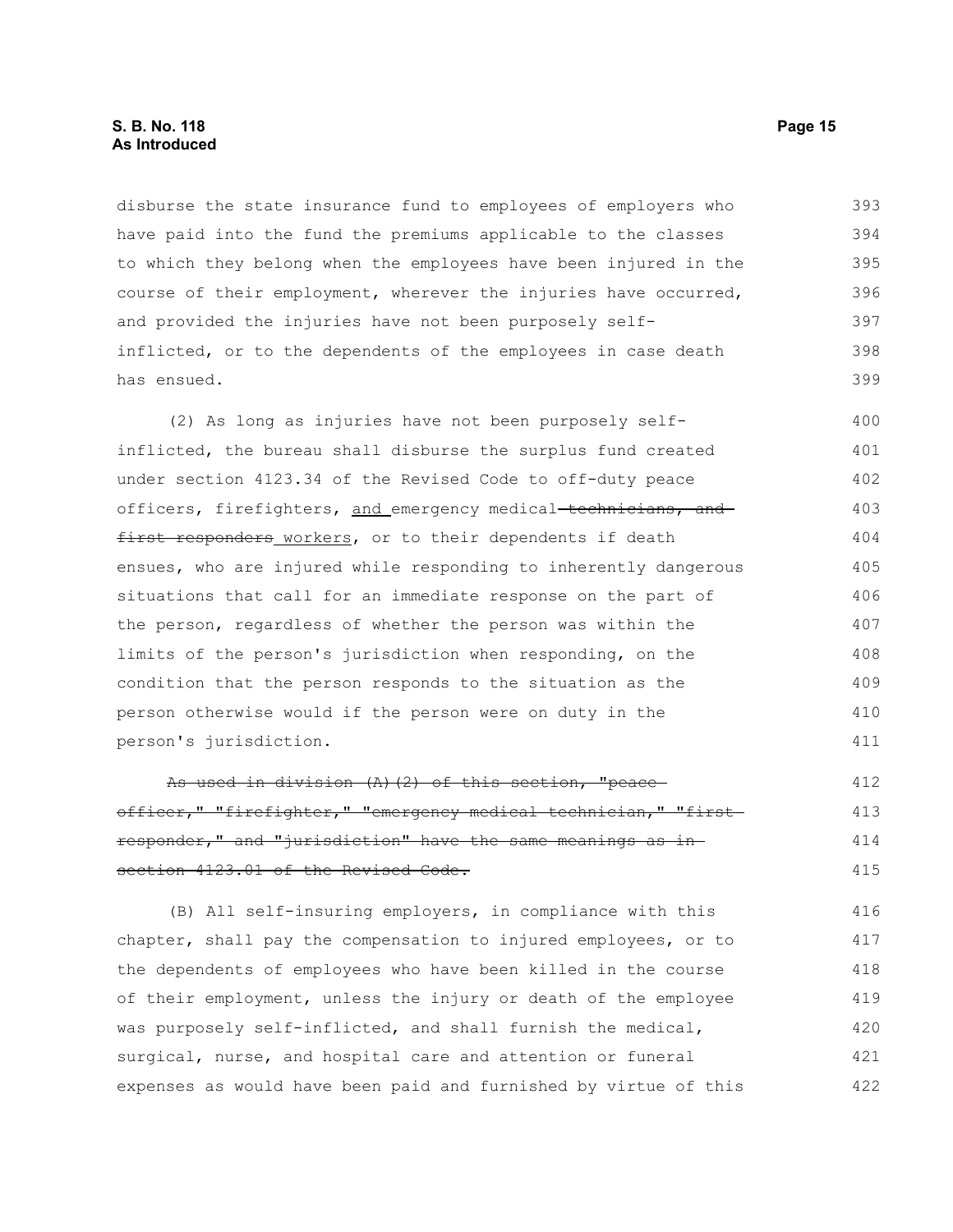chapter under a similar state of facts by the bureau out of the state insurance fund if the employer had paid the premium into the fund. 423 424 425

If any rule or regulation of a self-insuring employer provides for or authorizes the payment of greater compensation or more complete or extended medical care, nursing, surgical, and hospital attention, or funeral expenses to the injured employees, or to the dependents of the employees as may be killed, the employer shall pay to the employees, or to the dependents of employees killed, the amount of compensation and furnish the medical care, nursing, surgical, and hospital attention or funeral expenses provided by the self-insuring employer's rules and regulations. 426 427 428 429 430 431 432 433 434 435

(C) Payment to injured employees, or to their dependents in case death has ensued, is in lieu of any and all rights of action against the employer of the injured or killed employees. 436 437 438

 **Sec. 4123.87.** (A) Notwithstanding any provision in section 4123.52, 4123.54, 4123.55, 4123.56, 4123.57, 4123.58, 4123.59, 4123.60, or 4123.66 of the Revised Code to the contrary, in the case of disability due to an injury described in division (C)(1) (c) of section 4123.01 of the Revised Code: 439 440 441 442 443

(1) Any entitlement of a claimant to compensation as a result of any order issued under this chapter or Chapter 4121., 4127., or 4131. of the Revised Code regarding that injury shall cease not later than one year after the date those payments commence under division (H) of section 4123.511 of the Revised Code. 444 445 446 447 448 449

(2) Any entitlement of a claimant to medical benefits under this chapter or Chapter 4121., 4127., or 4131. of the 450 451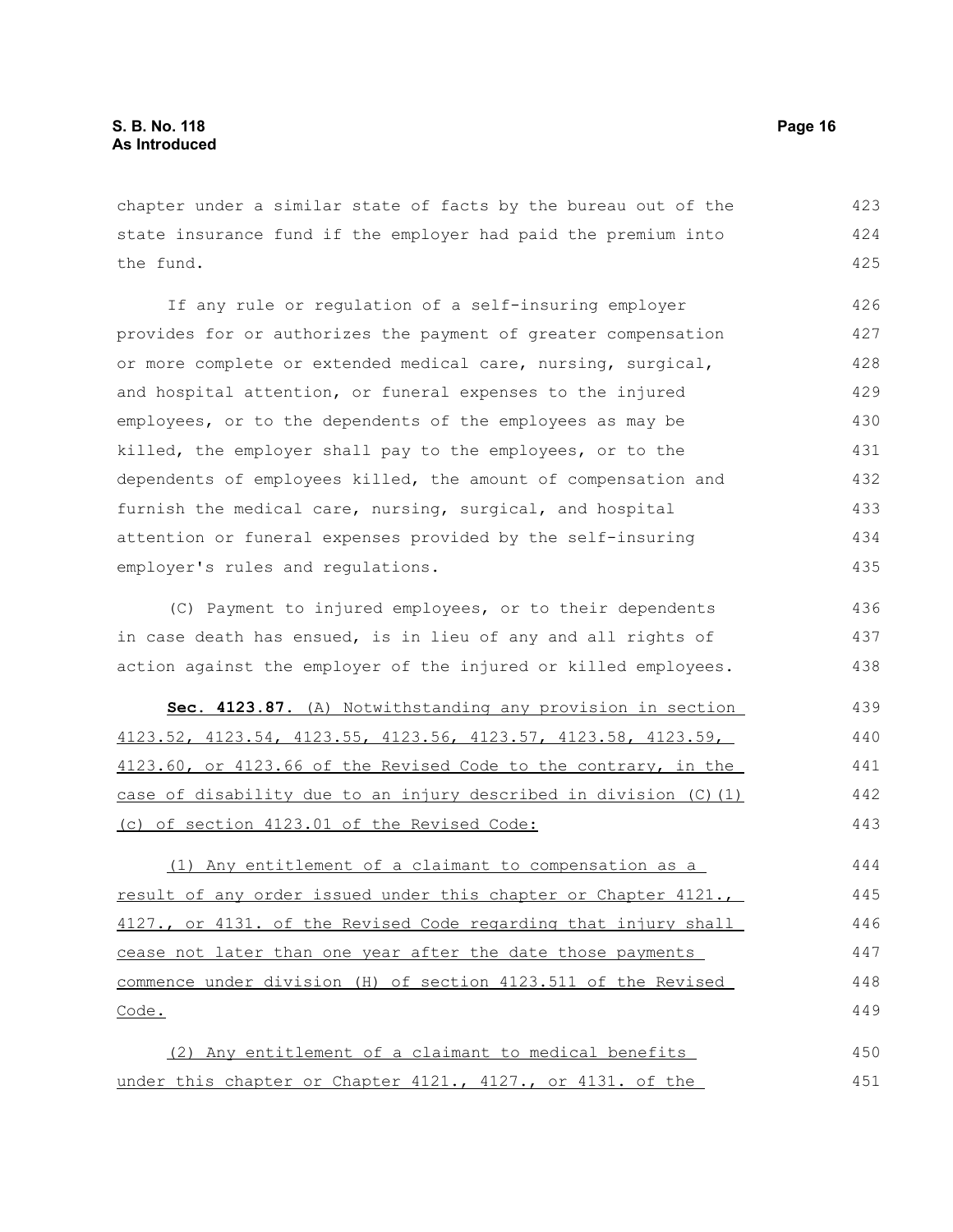| Revised Code regarding that injury shall cease not later than        | 452 |
|----------------------------------------------------------------------|-----|
| <u>one year after those payments commence under division (I) of</u>  | 453 |
| section 4123.511 of the Revised Code.                                | 454 |
| (B) No claimant shall be entitled to compensation or                 | 455 |
| benefits under this chapter for an injury described in division      | 456 |
| (C)(1)(c) of section 4123.01 of the Revised Code for any period      | 457 |
| of time during which the claimant received a disability benefit      | 458 |
| <u>or disability retirement from the public employees retirement</u> | 459 |
| system, the Ohio police and fire pension fund, the school            | 460 |
| employees retirement system, or the state highway patrol             | 461 |
| <u>retirement system.</u>                                            | 462 |
| (C) If a claimant receives an award of compensation or               | 463 |
| benefits under this chapter or Chapter 4121., 4127., or 4131. of     | 464 |
| the Revised Code for an injury described in division (C) (1) (c)     | 465 |
| of section 4123.01 of the Revised Code for the same time period      | 466 |
| for which the claimant received a disability benefit or              | 467 |
| disability retirement from the public employees retirement           | 468 |
| system, the Ohio police and fire pension fund, the school            | 469 |
| employees retirement system, or the state highway patrol             | 470 |
| retirement system, the administrator or any self-insuring            | 471 |
| employer, by any lawful means, may collect from the employee or      | 472 |
| the employee's dependents any of the following:                      | 473 |
| (1) The amount of compensation or benefits paid to the               | 474 |
| claimant by the administrator or a self-insuring employer            | 475 |
| pursuant to this chapter or Chapter 4121., 4127., or 4131. of        | 476 |
| the Revised Code for that time period;                               | 477 |
| (2) Any interest, attorney's fees, and costs the                     | 478 |
| administrator or the self-insuring employer incurs in collecting     | 479 |
| that payment.                                                        | 480 |